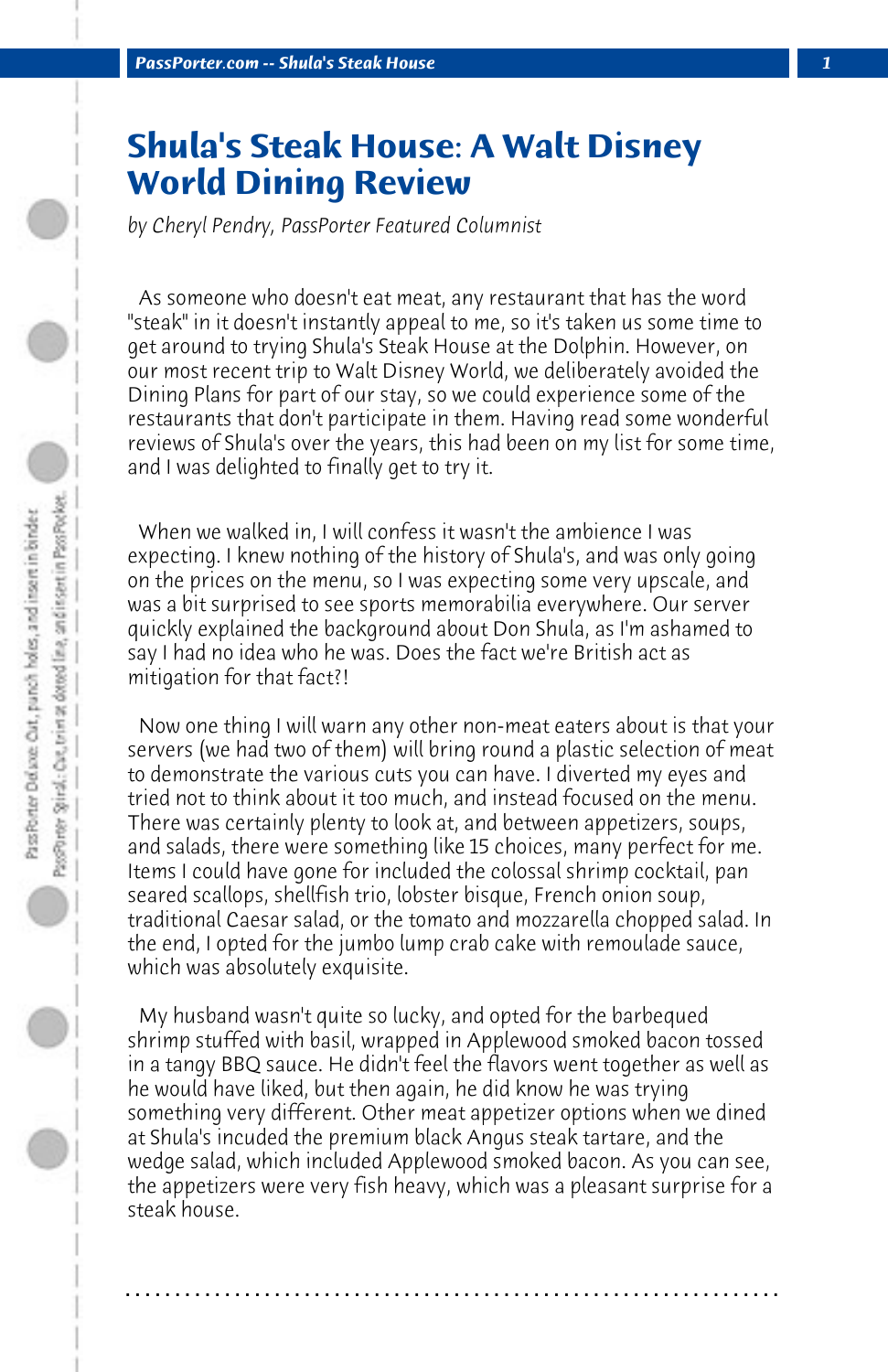So did I fare when it came to the entrees? Well, better than you might think. Tempting as the Australian lobster tail 24-28ozs was, at \$130 I figured it could stay tempting, as could the four pound Maine lobster at \$95. I remembered the gag in my trusty PassPorter about if you needed to ask the market price of the daily market fish, you probably couldn't afford it, so I didn't bother, instead opting for the pan seared sea scallops. Now you may have noticed these were an appetizer dish as well, and there was a fair bit of this, given that the jumbo lump crab cakes I'd started off with were also on the entree menu.

 My scallops were served over roasted corn, and topped with a beurre blanc sauce. As my French grandmother was the Queen of beurre blanc sauce, I knew this would allow me to judge just how good Shula's was, plus of course you make a mistake with scallops, you're going to know about it. I ended up substituting the base of this dish out for garlic mashed potatoes, as the roasted corn included the omnipresent Appelwood smoked bacon. I have to say Shula's did shine with this, as the scallops were cooked beautifully, and the sauce was just how I remembered it from my childhood.

 My meat loving husband of course had to go for one of the Shula cuts, and after much debate, he went for the 16oz New York strip steak. I told him I didn't mind what he went for, I just expected him to ensure he ate all of it, and didn't waste it. I don't mind paying good money for good food (his entree was \$49), but I do at least want to see a clean plate! I have to say the money didn't go to waste, and everything was devoured, and I have heard nothing but compliments ever since about the steak he had at Shula's, so I can only assume it was very good & hellip;

 Other steak options included the 10oz or 12oz filet mignon, the 20z Kansas City strip, 22oz Cowboy ribeye, or the famous 48oz Porterhouse. I already knew that if you managed to polish this off, your name gets put on their wall of fame, but I was shocked to discover from our servers that the recipients of this honor included an eight-year-old boy, and a woman in her 80s.

 At least I think I heard that right! If steak or fish isn't your thing, you could always opt for the chicken breast or the lamb porterhouse, but as you can see, those are the two main draws on the menu here.

 Side dishes were not cheap here, ranging from \$9 to \$15 for the crab macaroni and cheese. Had I not had the crab cakes to start off, I probably would have tried this, but opted for the creamed spinach, which was wonderful. My husband had the garlic mashed potatoes and had no complaints. I will say here that, while they're expensive, you do get a lot for your money. Other items available included broccoli, baked

**. . . . . . . . . . . . . . . . . . . . . . . . . . . . . . . . . . . . . . . . . . . . . . . . . . . . . . . . . . . . . . . . . .**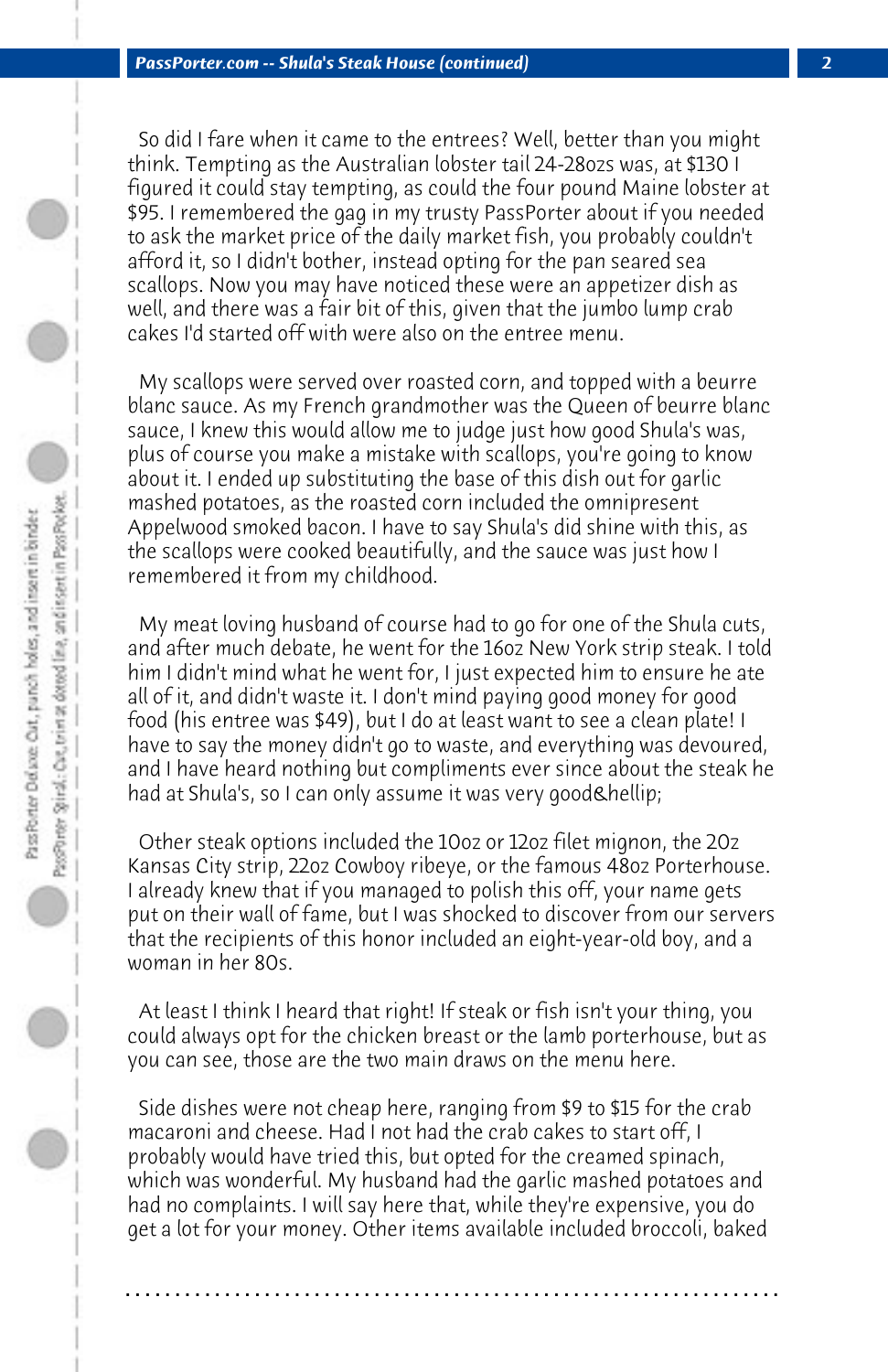potato, sauteed mushrooms, potato gratin, and roasted corn, albeit with red bell pepper and Applewood smoked bacon. If you're thinking that last item showed up a lot on the menu, you'd be right!

 We were asked about our dessert choices when we ordered our entrees, as a few of them need to be ordered at the same time, as they take so long to prepare. My husband tried the chocolate souffle, but was disappointed by it, as it was lacking in the lovely oozing liquid center you get at Palo on board the Disney cruise ships.

My choice of the crè me brulee trio was a bit of a mixed bag too. I found the chocolate one to be a bit too rich for me, while the vanilla one was very pleasant, and the orange and Grand Marnier one was the absolute winner. Again, there was a good selection on the dessert menu, with apple crisp, molten chocolate lava cake, carrot cake, key lime pie, and seven layer chocolate cake making up just some of the other choices[.](http://www.passporter.com/articles/cheryl-pendry-featured-columnist.asp)

 The food had turned out to be excellent, and the service was superb, with both Don and Dave on hand whenever we needed them. We both found the place to be noisier than we'd expected for what's essentially a signature restaurant, and although I fully understand the sports [theming to it now and the reason why a lot of pe](http://www.passporter.com/articles/shulas-steak-house.php)ople were arriving casually dressed, for me, a meal of this quality and price deserves the respect of dressing up a bit. It's not a cheap night out, but it's a very good night out, and somewhere we will no doubt be returning to, given the continuing rave reviews of the Shula's steak from my husband!

*About The Author: Cheryl and husband Mark live in England and love to travel, particularly to America. They are in the process of visiting every Disney theme park around the world, having already been to Disneyland Resort Paris, Hong Kong Disneyland and both American Disney resorts. They are now planning for their trip to Japan in the spring to visit the Tokyo Disney Resort.* Click here to view more of Cheryl's articles!

*Article last updated: 06-16-2015*

*View the latest version online at: http://www.passporter.com/articles/shulas-steak-house.html*

*Copyright by Cheryl Pendry. All rights reserved under International and Pan-American Copyright Conventions. No part of this publication may be stored in a retrieval system or transmitted in any form by any means electronic, mechanical, photocopying, recording, scanning, or otherwise, except as permitted under sections 107 or 108 of the 1976 United States Copyright Act. Resale of this guide is strictly prohibited without the copyright holder's*

**. . . . . . . . . . . . . . . . . . . . . . . . . . . . . . . . . . . . . . . . . . . . . . . . . . . . . . . . . . . . . . . . . .**